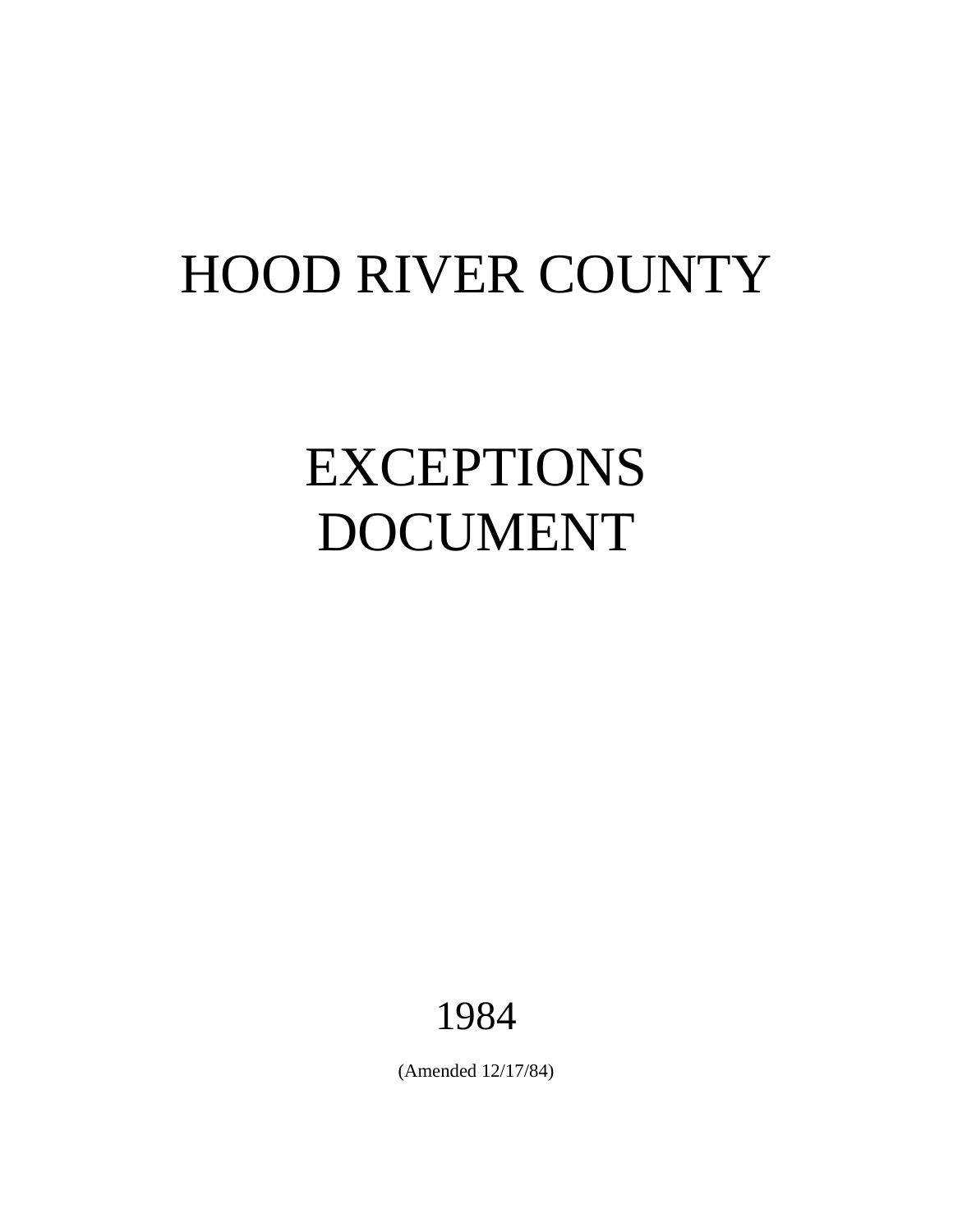#### COUNTY EXCEPTIONS DOCUMENT

The Hood River County Comprehensive Land Use Plan is the basic instrument used for County land use planning. It is law and is utilized to control and direct the use and development of land use activities on private lands within the County. A comprehensive plan means a generalized coordinated land use map and policy statement of the County. Such a plan is an expression of public policy in the form of a policy document, generalized plan map, zoning map, implementing ordinances and supportive background reports.

Overall, Hood River County's Comprehensive Plan consists of the following elements:

- a. County Goal, Policy, Strategy, and Land Use Designation Document: (In short, County Policy Document.) This is a statement of public policy; as such it is one of the major documents to be used for land-use decisions.
- b. Comprehensive Plan Map: Implement the County Policy Document through general delineations of land-use designations on a plan map. The plan map graphically shows where land use activities (e.g., residential, commercial, industrial, agricultural, forestry, etc.) will occur within the planning period (year 2000).
- c. Zoning Map, and Zoning and Subdivision Ordinances: The zoning maps and ordinances implement in detail, the comprehensive plan map. The zoning is more graphically specific in determining land use activities and the zoning and subdivision ordinances provide standards and criteria that control development of land use activities.
- d. Background Reports: These reports contain inventories, detailed information, analysis, etc., concerning each Statewide Goal. This information provides the basis in development of the Policy Document, the plan and zoning delineations and justification for the zoning and subdivision ordinance text.
- e. Exceptions Document: Presents background data analyzing and justifying why specific areas are either built out and committed to residential, commercial and industrial use or why there is a need to accommodate additional development (residential, commercial or industrial) in specific areas.
- f. Transportation System Plan (TSP): Implements the County's TSP, the City of Hood River's TSP; and the City of Cascade Locks' TSP to comply with state-wide Planning Goal #12, OAR 660-012 and Periodic Review, OAR 660-025. The Plan was adopted as HRC Ordinance #249 on July 21, 2003.

This document is the County Exceptions Document. Copies of the other above Comprehensive Plan elements are available at the Hood River County Planning Department, Hood River County Courthouse, Hood River, Oregon, 97031.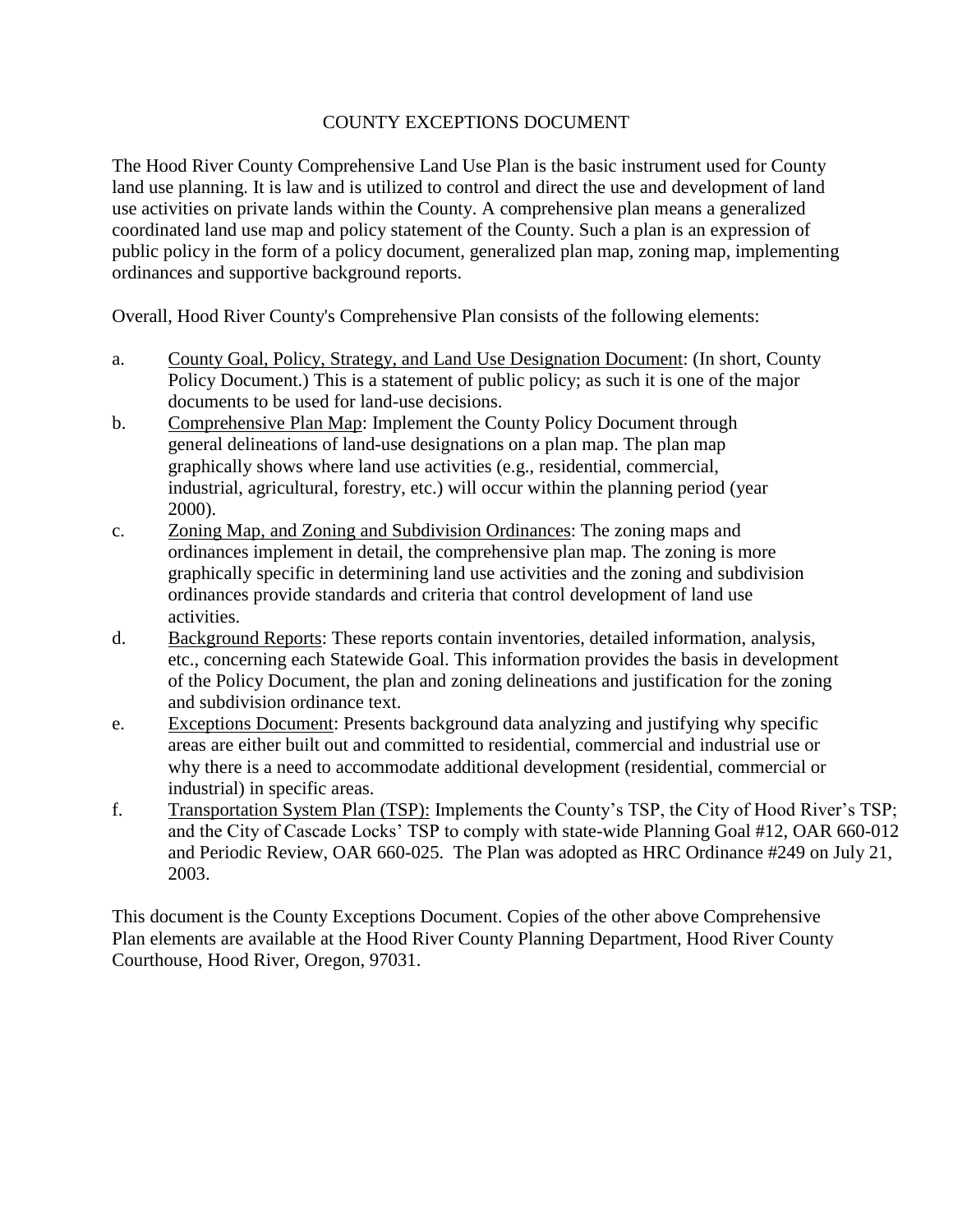#### TABLE OF CONTENTS

Introduction: Exceptions Summary

Index Map, Exception Areas

Exception Areas.

Map #1 (Site 1A, City/Westside)

Map #2 (Site 2A, City/Westside)

Map #3 (Site 2B, City/Westside)

Map #4 (Site 2C, City/Westside)

Map #5 (Site 2D, City/Westside)

Map #6 (Site 3H, City/Westside)

Map #7 (Site 2H, City/Westside) Map #8 (Site 2E, City/Westside)

Map #9 (Site 2F, City/Westside)

Map #10 (Site 2G, City/Westside)

Map #11 (Area 2, Site A, Central Valley)

Map #12 (Area 2, Site B, Central Valley)

Map #13 (Area 2, Site C, Central Valley)

Map #14 (Area 11, Site C, Central Valley)

Map #15 (Area 4, Site A, Central Valley)

Map #16 (Area 1, Site A, Central Valley)

Map #17 (Area 3, Site B, Central Valley)

Map #18 (Area 3, Site A, Central Valley)

Map #19 (Area 4, Site B, Central Valley)

Map #20 (East of Parkdale)

Map #21 (Town of Parkdale)

Map #22 (Area 1, Site B, Odell)

Map #23 (C(a)(b), Commercial, City/Westside)

Map #24 (C(c), Commercial, City/Westside)

Map #25 (Rockford Rural Center)

Map #26 (Windmaster Corner Rural Center)

Map #27 (Airport)

Map #28 (Oak Grove Rural Center)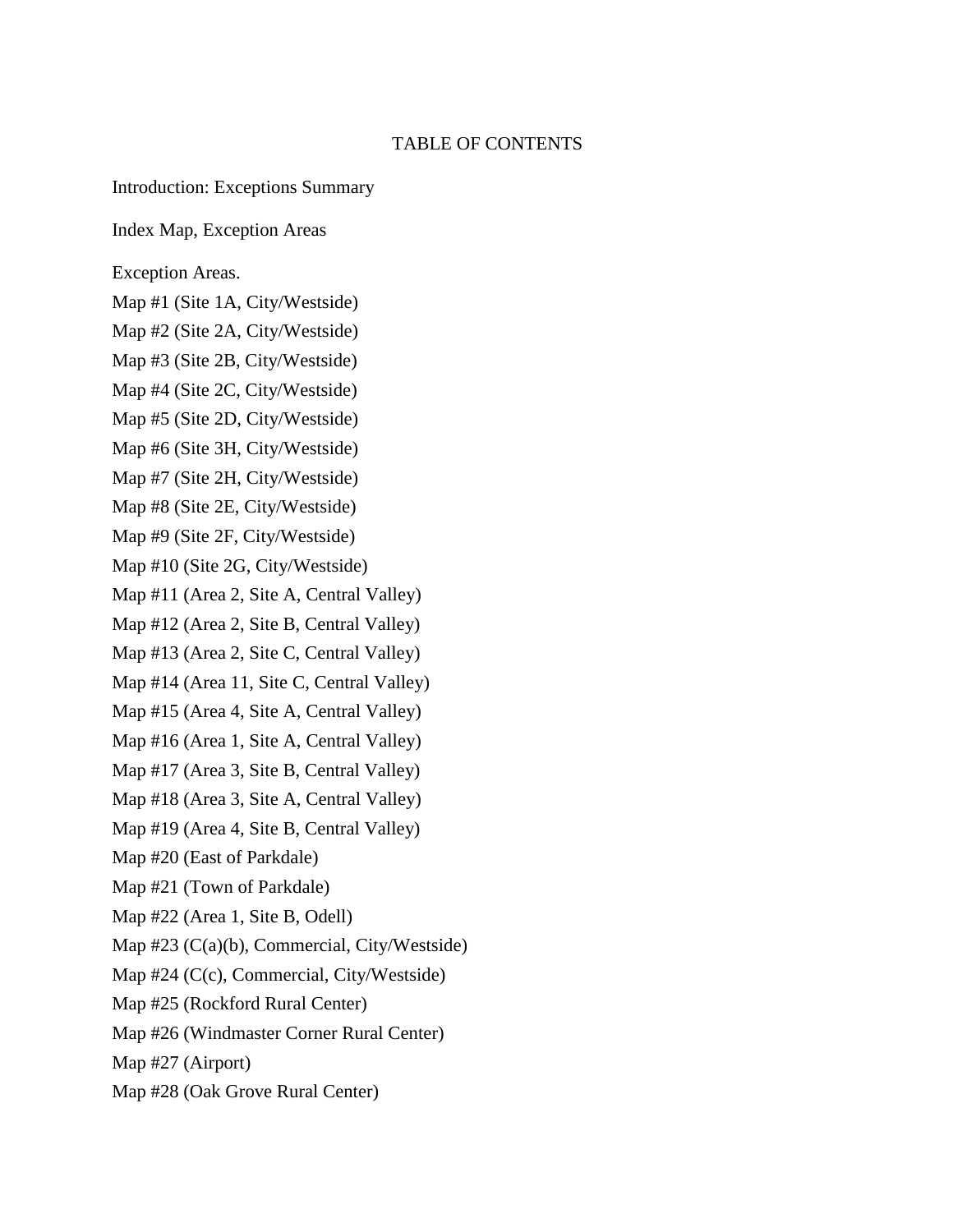Map #29 (Van Horn Rural Center) Map #30 (Jim's Market) Map #31 (Summit Road Commercial Area) Map #32 (Mt. Hood Commercial Area) Maps #33; 34, and 35 (Summary) Map #33 (Guignard Subdivision Industrial Area) Map #34 (Diamond Fruit Industrial Area) Map #35 (Krieg Millworks Industrial Area) Map #36 (Dee Hardboard Industrial) Map #37 (Hanel Mill Industrial Area) Map #38 (Areas West of Hood River)................. Map #39 (1B, Area East of Eastside Road).......... Map #40 (Golf Course, Area West of Golf Course)... Map #41 (South of Parkdale)....................... Map #42 (Hood River Sand & Gravel)................. Map #43 (Port of Hood River & Odell)............... Oregon Administrative Rule: 660-04-000; Goal 2 -

Exceptions Process.....................................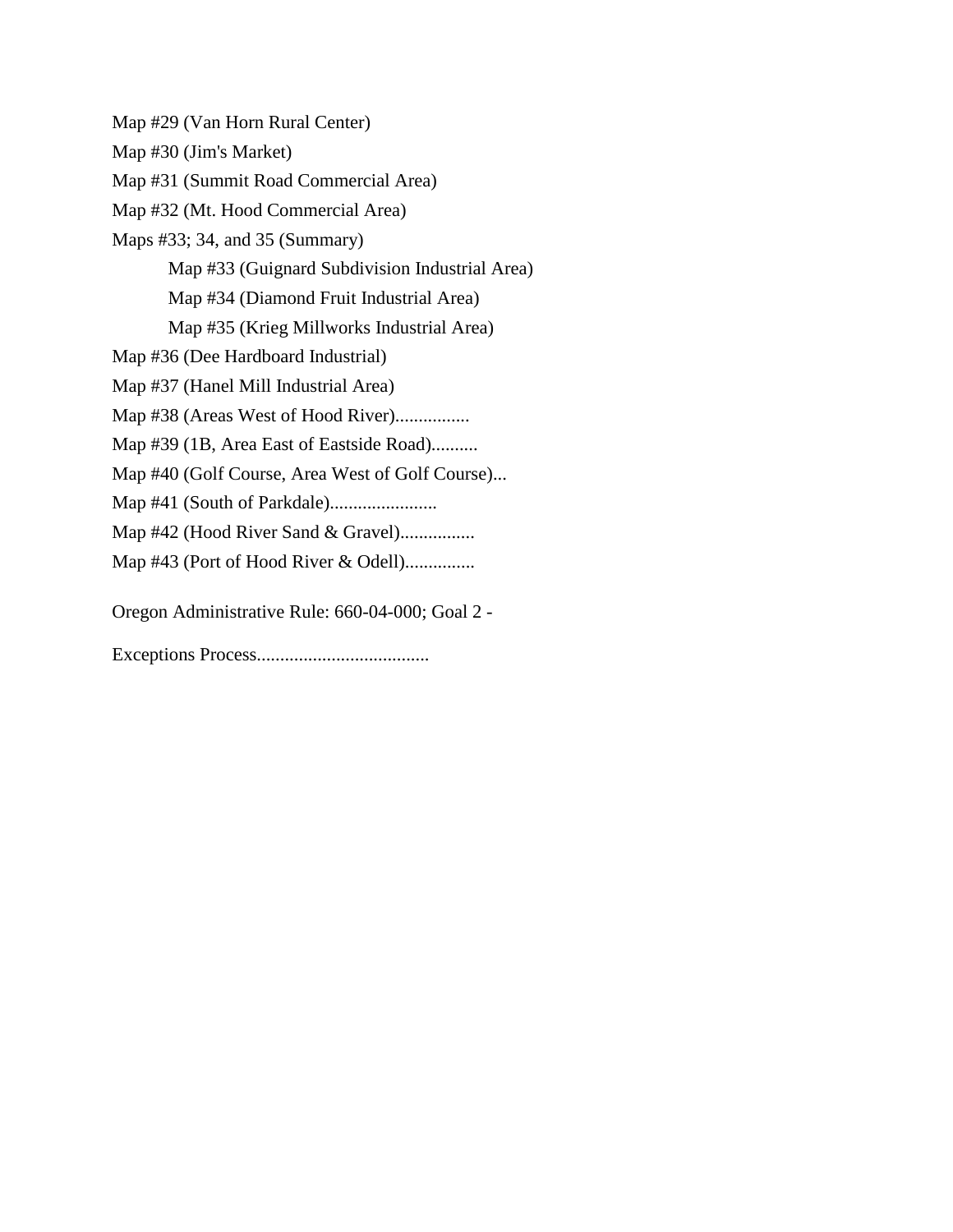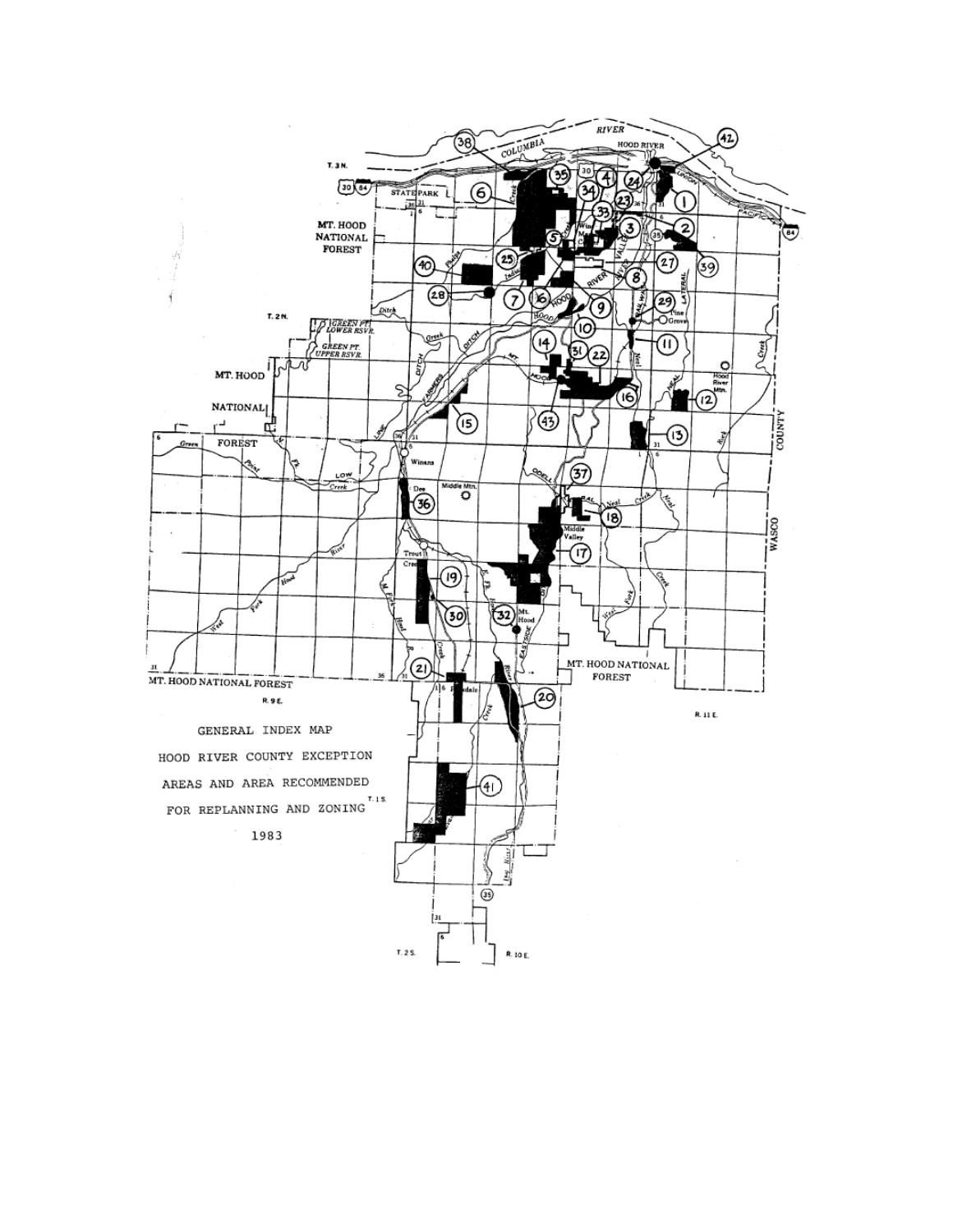#### GOAL 2: INTRODUCTION: EXCEPTIONS SUMMARY

A. Overview: Hood River County is taking exception to approximately 5,154 acres. These lands are built out and committed or an Exception was justified. TABLE 1 below shows the acreage figures for each Plan designation.

#### TABLE 1

#### EXCEPTION AREAS-DESIGNATED ACRES: HOOD RIVER COUNTY, 1984

|           | <b>Plan Designations</b>                | Acres |
|-----------|-----------------------------------------|-------|
| А.        | Residential                             |       |
|           | <b>Medium Density Residential</b><br>1. | 269   |
|           | 2.<br><b>Rural Residential</b>          | 4,084 |
|           | Subtotal 4,353                          |       |
| <b>B.</b> | <b>Rural Center</b>                     | 32    |
| C.        | Commercial                              | 127   |
| D.        | Industrial                              | 249   |
| Е.        | Light Industrial                        | 299   |
| F.        | Airport <sup>-</sup> .Development       | 94    |
|           | Subtotal 801                            |       |
|           | <b>GRAND TOTAL</b>                      | 5,154 |

Source: Hood River County Planning Department, 1984. Exception Areas exist throughout the rural portions of Hood River County and depending upon location,  $\phi$  infilling (e.g., additional residential, commercial and industrial development) is allowed in the majority of the Exception Areas. These Exception Areas provide a diversity of living and working environments in the rural portions of Hood River County

B. Method Used in Evaluating Exception Areas: Areas which had previous exceptions taken were re-evaluated utilizing the factors in Goal 2, Oregon Administrative Rule 660-04-000.

Factors used to determine whether areas were built upon or irrevocably committed to uses other than allowed by resource goals included: (1) land use, site and adjacent lands; (2) parcel sizes; (3) ownership patterns; (4) public services; (5) neighborhood and regional characteristics; (6) natural boundaries; and (7) other relevant factors such as tax deferral status, etc.

Exceptions to Goals 3 and 4 have been taken for other areas and are noted in the Exception Document. Background Data Sheets regarding each exception are intended to supplement the previous exceptions that were submitted to the LCDC in 1980.

.

Infilling, can be limited to substantial, depending upon location.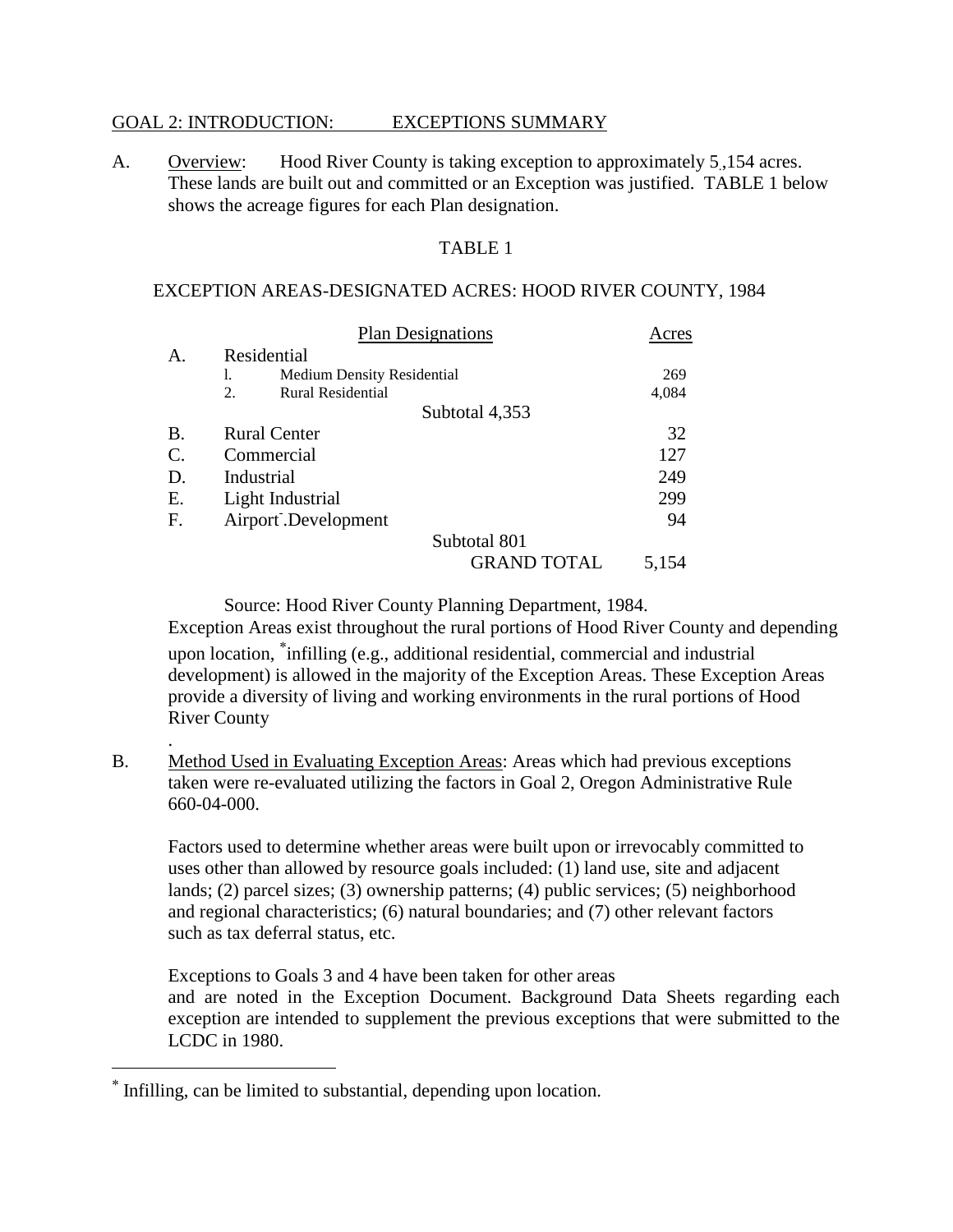- C. Discussion Exception Areas Per Plan/Zoning Designations:
	- 1. Residential: The 4,353 acres designated residential are zoned with minimum lot sizes ranging from 7,500 square feet to 5 acres as shown in TABLE 2 below.

|                                   | TABLE 2 |             |  |
|-----------------------------------|---------|-------------|--|
| <b>ACRES IN RESIDENTIAL ZONES</b> |         |             |  |
| Zone                              |         | Acres       |  |
| RI-7500                           |         | 256         |  |
| RI-15000                          |         | 13          |  |
| $RR-2$                            |         | 138         |  |
| $RR-1$                            |         | 341         |  |
| <b>RR-22</b>                      |         | 2 5 0 8     |  |
| <b>RR-5</b>                       |         | 1 0 9 7     |  |
|                                   | TOTAL   | 4,353 Acres |  |

Source: Hood River County Planning Department, 1984. The range and lot sizes allows for a variety of housing densities and can

accommodate choices of lifestyles for Hood River County residents.

- a. Medium Density Residential: Areas (R1-7500, Rl-15000) allow for medium intensity development near transportation arterials and established community centers.
- b. Rural Residential: Acres (RR-1/2, 1, 2-1/2, 5) will maintain the rural characteristics of the County while providing an opportunity for rural dwellings and activities that are compatible with the surrounding resource uses. The smaller lot sizes are located near established rural centers, industrial areas or communities.
- 2. Location/Residential Exceptions: Substantial to limited residential development can occur in the following rural portions of the County: (1) adjacent to the City of Hood River's Urban Growth Boundary, especially to the west and south; (2) Odell; (3) south of Odell along Highway 35 and in the vicinity of Miller Road; (4) vicinity of Eastside and Highline Roads; (5) Dee Highway; (6) Fir Mountain Road; (7) Neal Creek Road-and Booth Hill Road; and (8) Parkdale and area south.

Recognition must also be given to the potential for additional development within rural lands planned and zoned Farm and Forest. Additional growth is also projected for lands within both the City Limits of Hood River and Cascade Locks and also within their Urban Growth Areas.

3. Residential Development Potential: A projection for residential development was based on infilling occurring due to land partitionings of existing parcels. Potential residential development resulting from infilling of existing Exception Areas is approximately 1,175 dwelling units. Initially a high figure of 1,808 dwellings was projected, however it was lowered by approximately 35% due primarily to the following site limitations and characteristics: siting of dwellings actually on the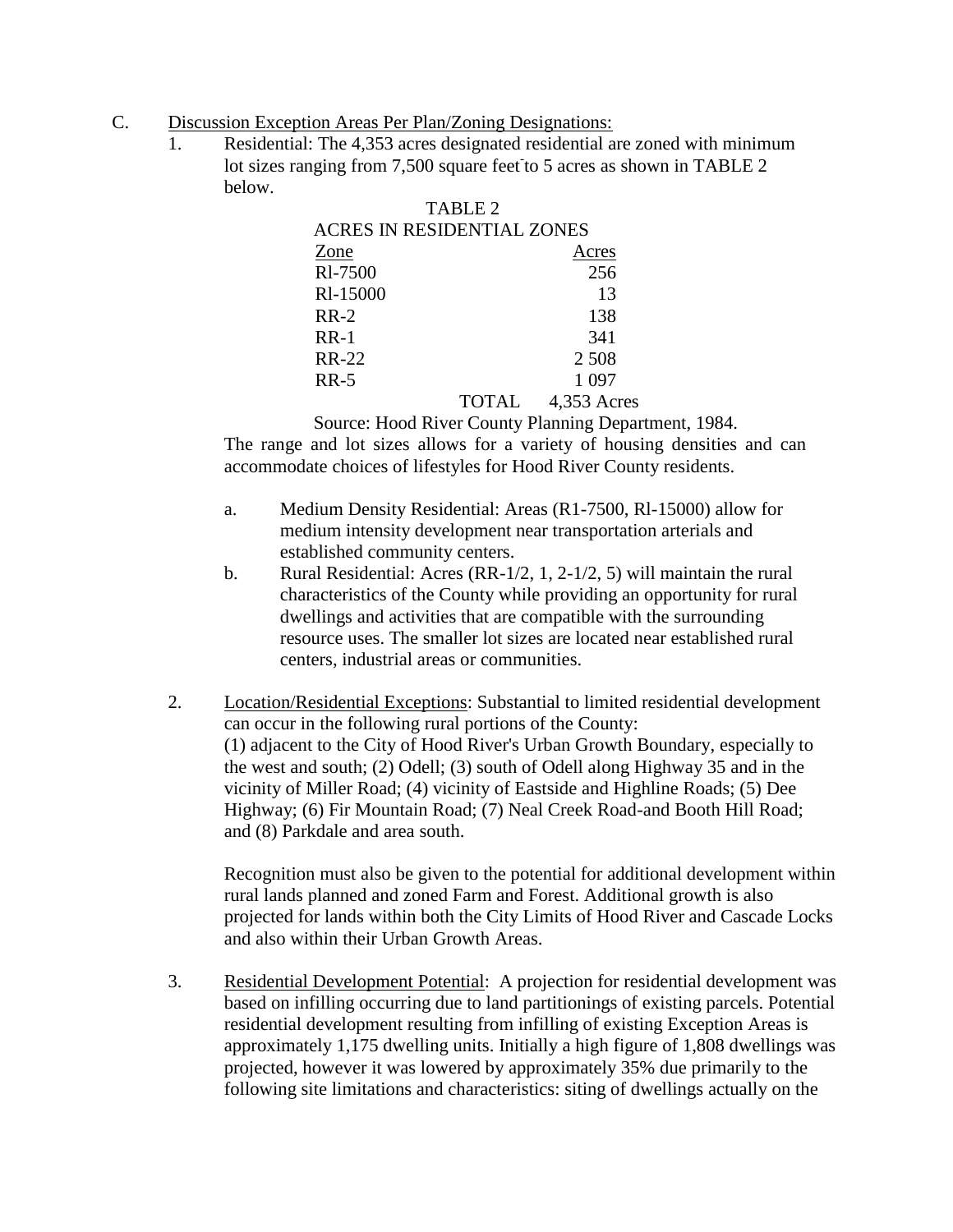parcels; unique topographic features; site drainage problems; hazard areas; access and roads; septic drainfields and alternative drainfield systems; etc.

The figure of 1,175 dwelling units is only an indicator.

Residential designations have been limited to existing areas where development has already occurred and areas where Exceptions have been justified. Justification for each of the areas is provided in the Background Data Report in the Exceptions Document. Clustered development within and around areas already committed will limit conflicts with the farming and forestry uses which are prevalent in the County.

- 4. Rural Centers: Rural Centers provide limited housing, business, cultural and governmental services to the surrounding area.
- 5. Commercial: In designating lands for commercial uses, many of the existing commercial uses were recognized while providing limited area for new commercial growth in established areas. The Background Report for Goal 9 (Economy of the State) should be referenced for more detailed information relating to the availability and location of commercial land in the County. This report states that vacant commercial lands are generally in small lots and interspersed among committed commercial lands. They are generally along major transportation routes or in rural communities and have rural services either on the property or available to the property. The lands are well suited for either small local businesses or transportation/tourist oriented facilities. Commercial areas are located south of Hood River along Tucker Road; at the junction of Highway 35 and Old Columbia River Drive; and in the communities of Odell, Mt. Hood and Parkdale. A few isolated site specific parcels are designated commercial to recognize existing operations. The four Rural Center areas provide additional limited retail and service oriented businesses which are intended to be small in scale and compatible with the surrounding agricultural or rural residential community.
- 6. Industrial: Land designated and zoned either for industrial or light industrial use is located in areas surrounded by rural residential land and near commercial areas (i.e., Guignard Industrial Area, Diamond Fruit Site at Windmaster Corner); or at the site of existing industrial operations (i.e., Hanel Mill Site and Dee Hardboard Plant site); or in the communities of Odell and Parkdale. The Background Report for Goal 9 (Economy of the State) should be referred to for more detailed information relating to the availability and location of industrial land in the County. Exceptions for these areas were supported based upon commitment to non-resource uses. Most industrial sites are built on and surrounding land is being reserved for expansion of the on-site industrial use. Approximately  $94\pm$  acres, however, are available for new industrial uses. Largest available acreages are within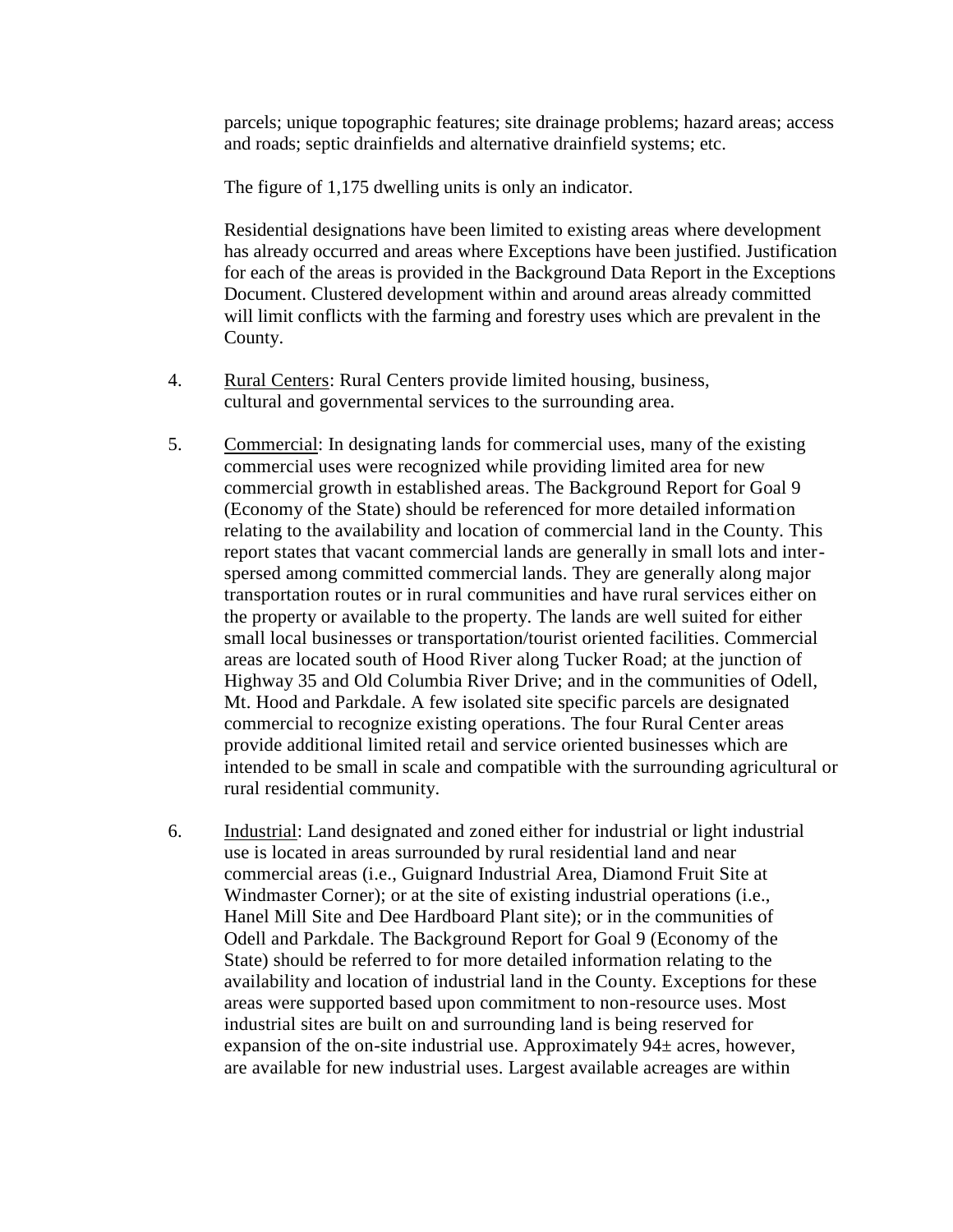the Hood River Airport (AD Zone), the Odell Area, the Guignard Area and the current site of Hood River Sand & Gravel.

#### D. Clarification

The Exception Area noted in map  $#38$  (encompassing  $114\pm$  acres) was justified as being built upon and committed, however in further justifying this area as being utilized for non-resource use, the four factors in Goal 2 were also addressed. For details, see the Background Data discussion, Map #38.

The majority of the land base in Map #20 was justified as being built upon and committed. The remainder was justified through meeting the four factors in Goal 2. Total site acreage was 237.69± acres. Of that, 58 acres were justified as meeting the four factors in Goal 2.

An exception was not taken for Map #39 because Goals 3 and 4 were not applicable due to the predominance of non-farm/ non-forest soils existing on the site, making the site non-resource land. The site amounted to approximately  $153\pm$  acres.

The County Exception for the golf course as presented was unacceptable to the LCDC. However, a process was outlined for supporting limited housing development and expansion of the golf course facility. This process is outlined under Map #40 in this document. Interpretation regarding the golf course is included in the County's Exception Document, because it outlines how an Exception can be justified. The process was also adopted by the Board and the LCDC.

In summary, approximately  $172\pm$  acres were justified as meeting the four factors in Goal 2; 153 acres were considered non-resource land, consequently the four Goal 2 factors were not applicable and 4,829 acres were justified as being built upon or committed. Stated in percentages, 940 of the exception areas were justified as being built upon and committed;  $3\pm\%$  were justified through meeting the four Goal 2 factors; and 3% were considered non-resource lands.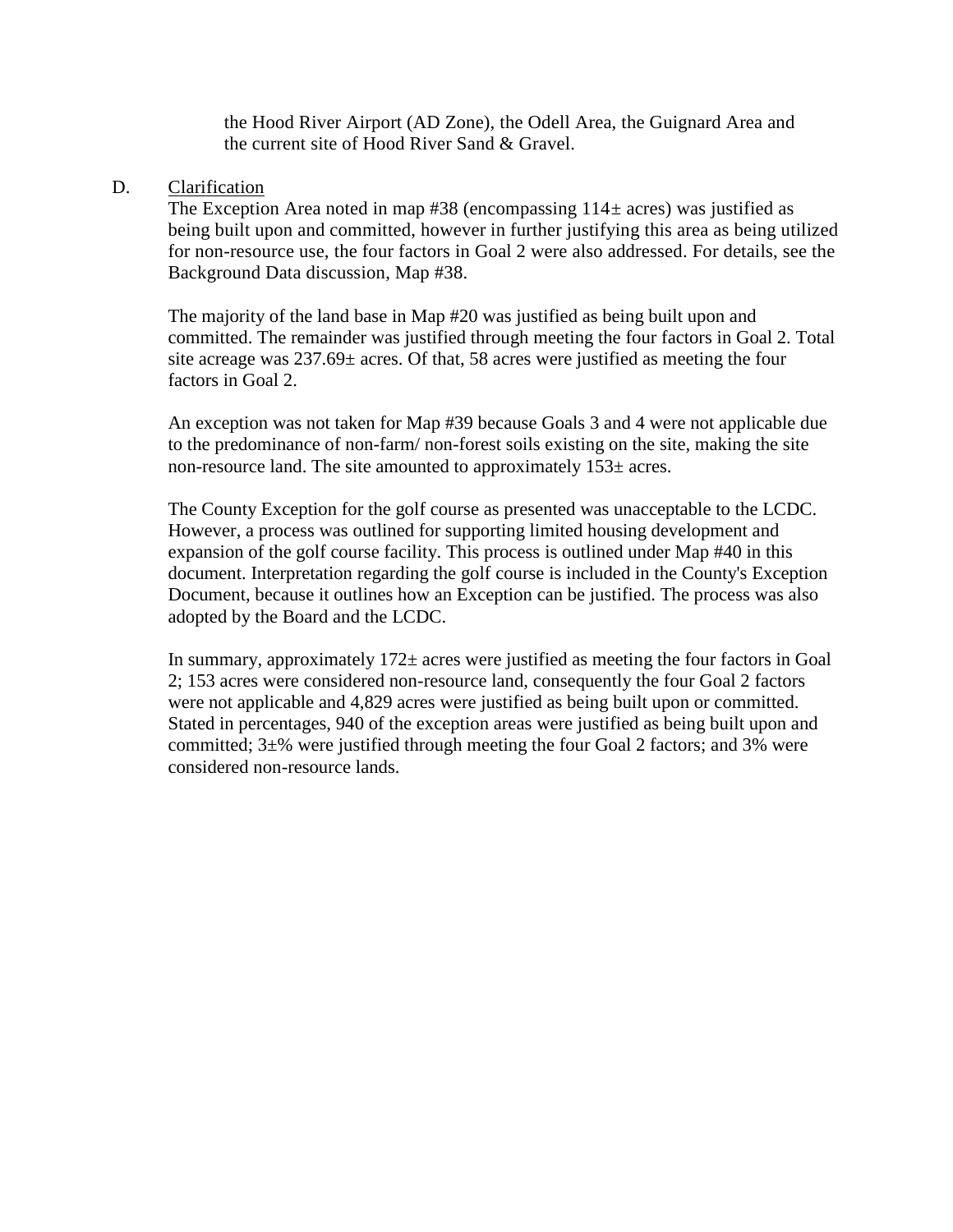#### 660-04-000

DIVISION 4

#### **GOAL 2 EXCEPTION PROCESS**

### 21 1982 NORMA PALL: **SECRET**

**RECEIVED** 

#### **Rurpose**

### **JUL 21 1982**

#### **LEEUVE SUITES** ΩFFΩE

660-04-000(1) The purpose of this rule is to implement Goal 2 "Land Use Planning," Part II, Exceptions. Except for OAR 660-04-010, the rule interprets the Goal 2 exception process as it relates to site specific statewide goals that prescribe or restrict certain uses of resource land. Those statewide goals include:

- (a) Goal 3 "Agricultural Lands;"
	- $(b)$ Goal 4 "Forest Lands;"
	- $(c)$ Goal 16 "Estuarine Resources:"
	- (d) Goal 17 "Coastal Shorelands," and
	- (e) Goal 18 "Beaches and Dunes."

(2) The Goal 2 exceptions process is a method for describing how the land use requirements of certain statewide goals have been balanced against local land use requirements as they apply to specific properties or situations. The exception is the documentation of a city or county's conclusion that "it is not possible to apply" a particular goal to certain properties or situations. That conclusion shall be based on a determination of why the use, not otherwise allowed by a goal, should be provided for in a specific area. The conclusion must be supported by compelling reasons and facts. The exceptions process is not to be used to

 $\mathbf{I}$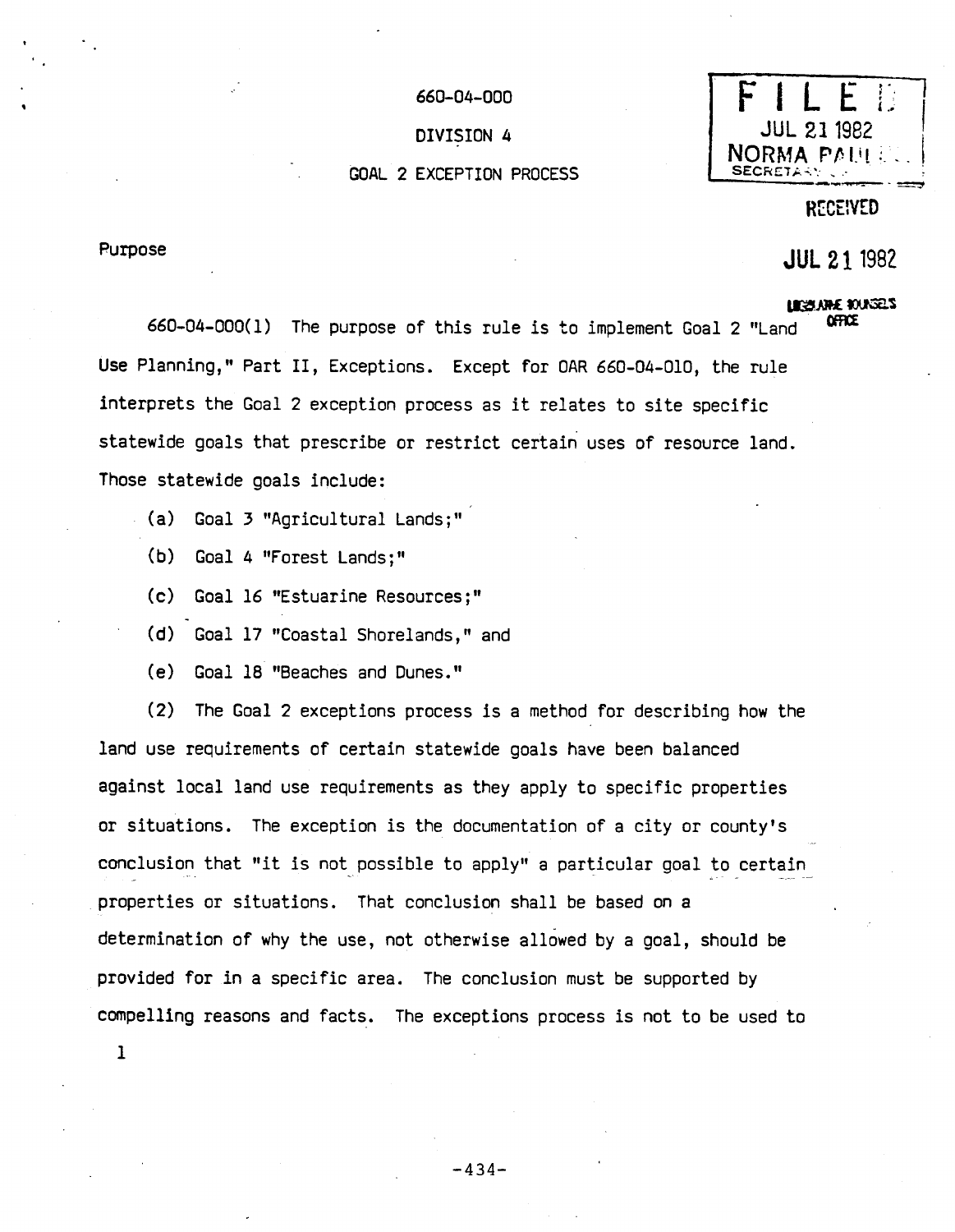indicate that a jurisdiction disagrees with a goal.

(3) The intent of the exceptions process is to permit necessary flexibility in the application of the statewide planning goals. The procedural and substantive objectives of the exceptions process are to:

(a) Assure that citizens and governmental units have an opportunity to participate in resolving plan conflicts while the exception is being developed and reviewed; and

(b) Assure that compelling reasons and facts justify an exception to a statewide goal.

(4) When taking an exception, a local government may rely on information and documentation prepared by other groups or agencies for other purposes, as substantial evidence to support its findings of fact.

#### Definitions

660-04-005 For the purpose of this rule, the definitions in ORS 197.015 and the Statewide Planning Goals shall apply. In addition the following definitions shall apply:

(1) "Resource land" is land subject to the statewide goals listed in OAR 660-04-000 (1) (a) through (e).

(2) "Nonresource land" is land not subject to the statewide goals listed in OAR 660-04-000 (1) (a) through  $(e)$ .

 $\mathbf{2}$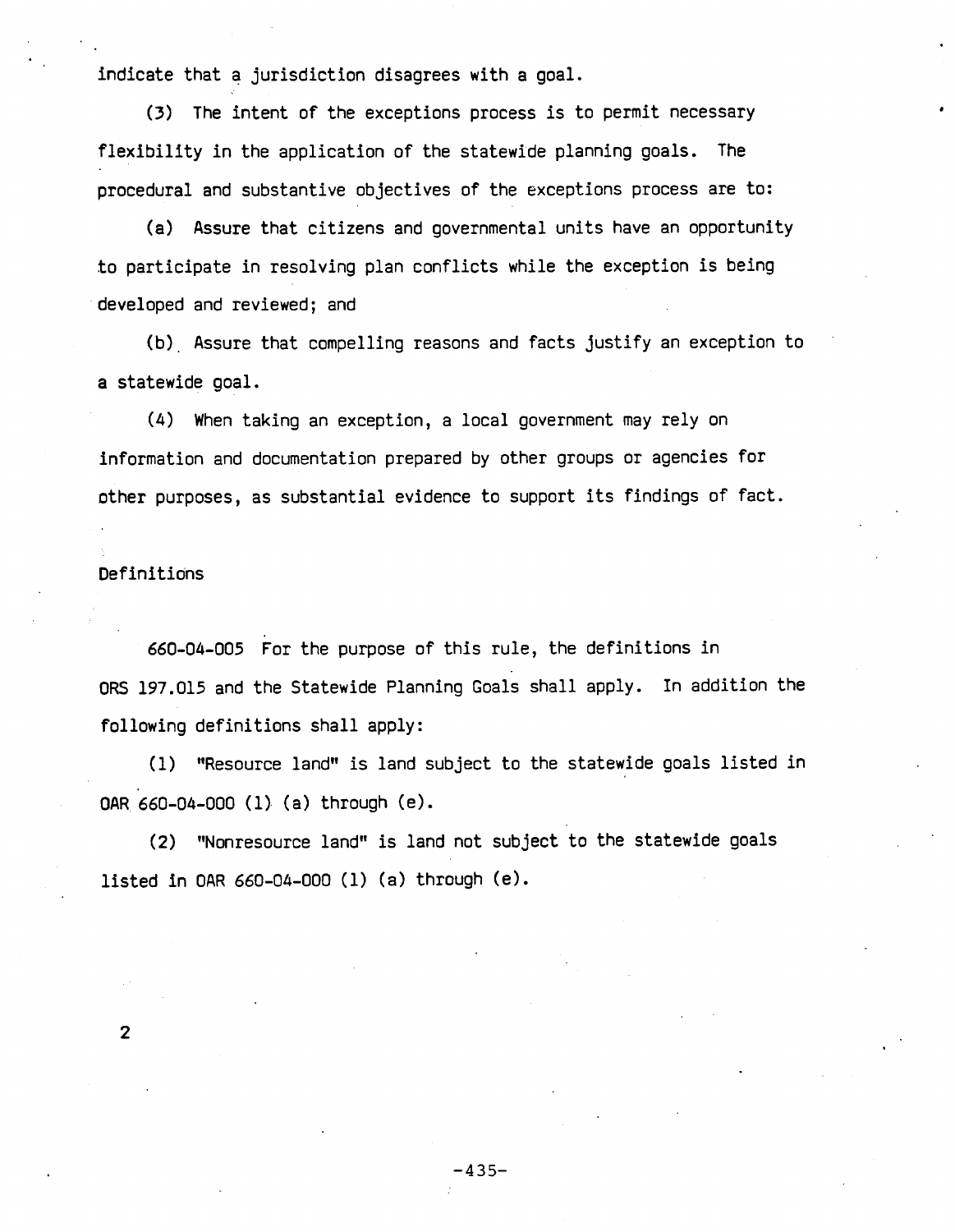Application of the Goal 2 Exception Process to Certain Goals

660-04-010 (1) An exception to Goal 3 "Agricultural Lands" is not required for any of the farm or nonfarm uses permitted in an exclusive farm use (EFU) zone under ORS 215.203 through 215.213.

(2) An exception to Goal 4 "Forest Lands" is not required for farm uses allowed under ORS 215.203.

(3) An exception cannot be taken to Goal 7 "Areas Subject to Natural Disasters and Hazards." The purpose of this goal is to prevent danger to life and property and to reduce or avoid the cost of damage caused by natural hazards. For these reasons, development is prohibited in hazardous areas unless "appropriate safeguards" are provided. An exception to this goal would result in proposing development in known hazardous areas without taking appropriate safeguards--an action which would clearly not be in the public interest.

(4) Goal 2 exception procedural requirements apply when a local government cannot provide for needed housing pursuant to ORS 197.303 through 197.307, OAR 660-07-000, and OAR 660-08-000.

(5) An exception is not required for the establishment of an urban growth boundary when resource lands are included within that boundary. The Urbanization Goal requires that the establishment of an urban growth boundary be supported by findings of fact that address the seven factors in Goal 14. These findings of fact are roughly equivalent to those required by the exceptions process. In addition, the goal requires that the results of the above considerations "be included in the comprehensive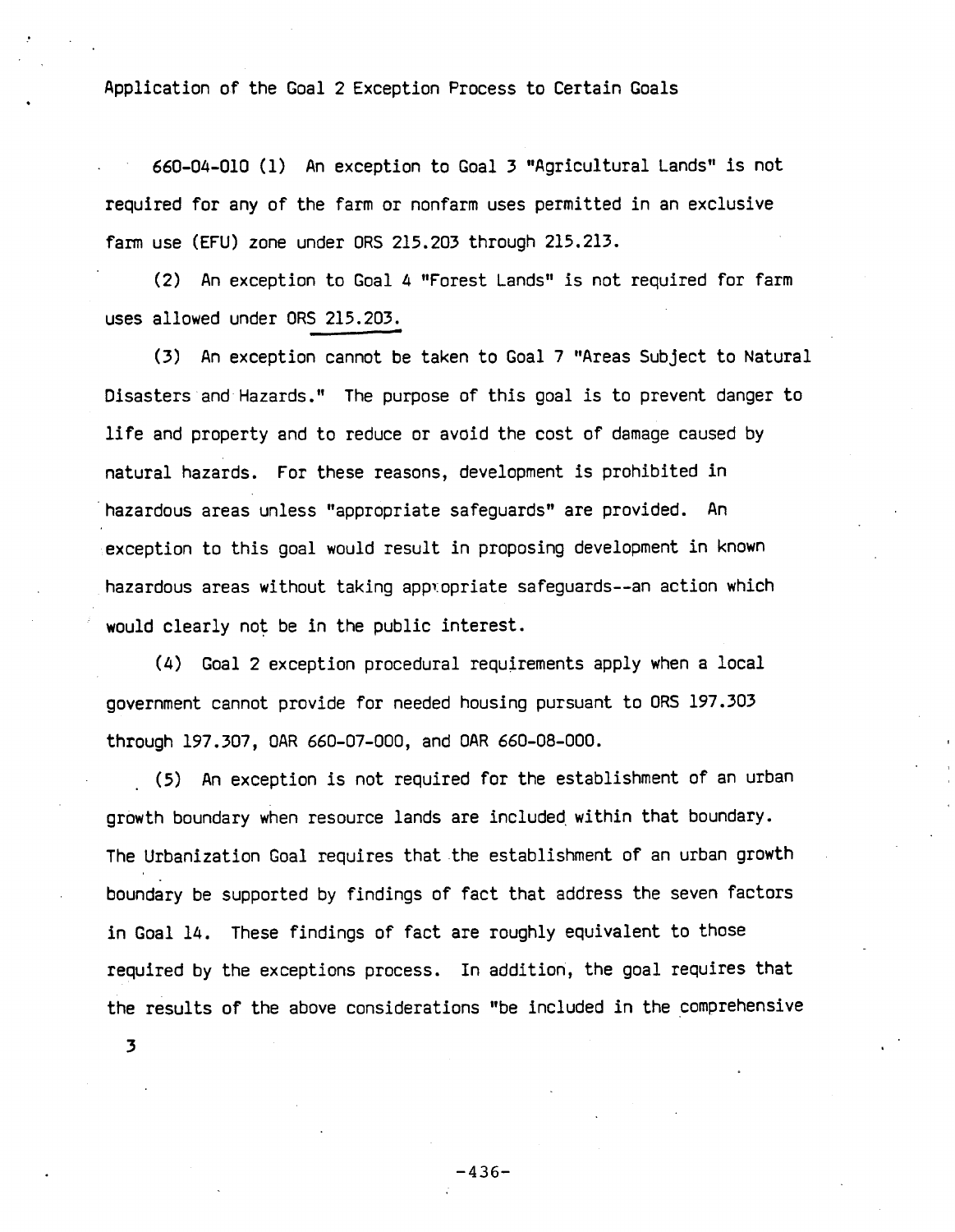plan." The comprehensive plan shall include findings of fact and a clear statement of reasons explaining the boundary location. This statement must be sufficient to demonstrate that the boundary is based upon the seven factors in Goal 14. Adequate findings on these factors, accompanied by an explanation of how they were considered and applied during boundary establishment, provide the same information as required in the exceptions process findings.

(6) When a local government changes an established urban growth boundary it shall follow the procedures and requirements set forth in Goal 2 "Land Use Planning", Part II, Exceptions.

(7) An exception may be taken to the foredune use prohibition in Goal 18 "Beaches and Dunes," implementation requirement (2). However, a jurisdiction taking an exception to that goal provision section bears a heavy burden of justification. Compelling reasons and facts shall be set forth which demonstrate the following:

(a) The use will be adequately protected from any geologic hazards, wind erosion, undercutting, ocean flooding and storm waves, or is of minimal value; and

(b) The use is designed to minimize adverse environmental effects.

(c) The requirements of section (3) of this rule and OAR 660-04-020 shall also be met.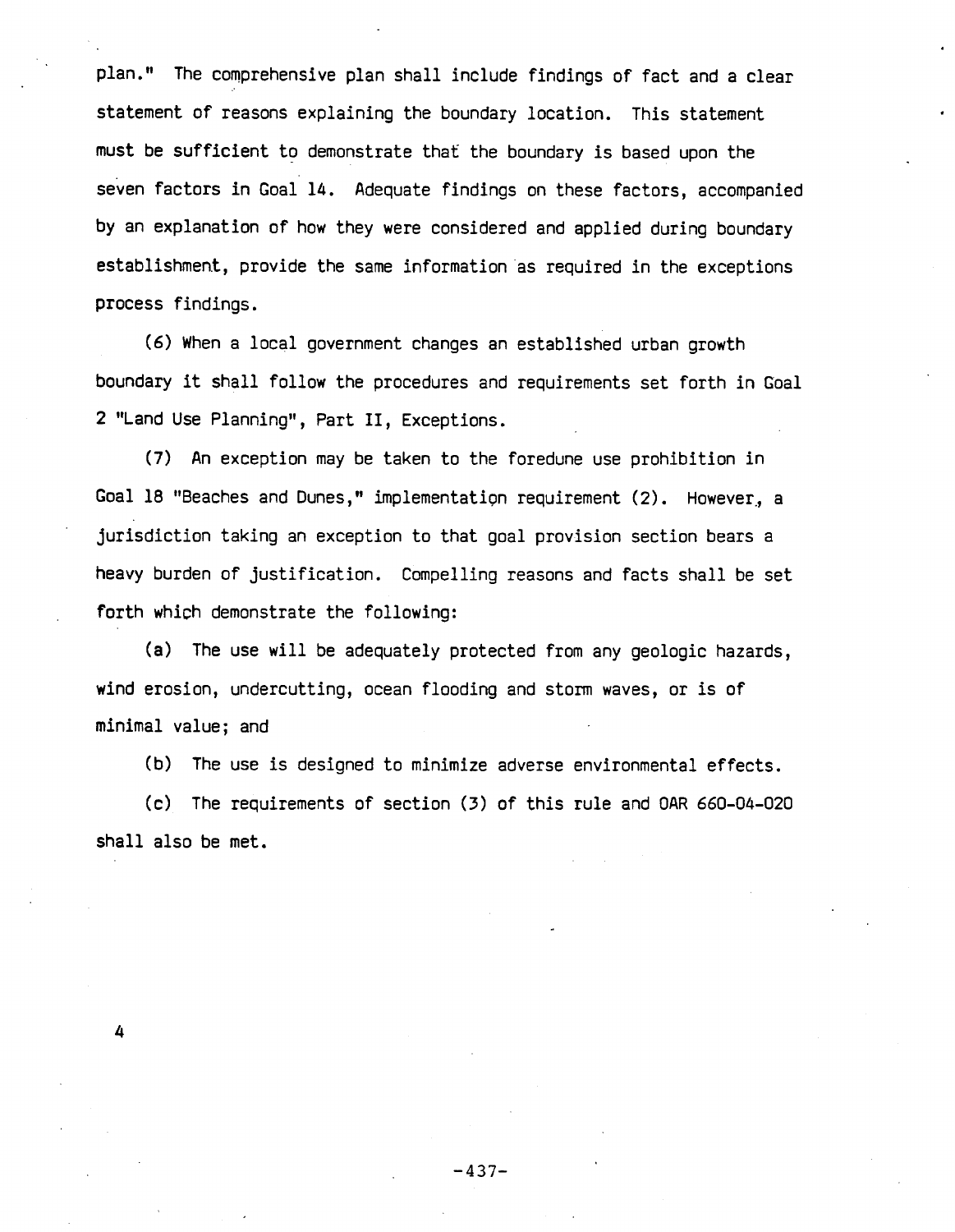#### Exception Standard

660-04-015 (1) A local government's decision to take an exception shall meet the Goal 2 standard that "it is not possible to apply the appropriate goal to specific properties or situations." The four factors in Goal 2 and OAR 660-04-020(2) shall be used to demonstrate with compelling reasons and facts that the standard has been met.

(2) The Goal 2 standard and factors may also be satisfied by demonstrating with compelling reasons and facts that the resource land is already built upon or irrevocably committed to other uses not allowed by an applicable goal.

Goal 2 Exception Requirements

660-04-020(1) If a jurisdiction determines there are compelling reasons to use resource lands for uses not allowed by the applicable goal, the justification shall be set forth in the comprehensive plan as an exception. A conclusion that it is not possible to apply the applicable goal to specific properties or situations shall be based on findings of fact, supported by substantial evidence in the record of the local proceeding, that address the four factors in Goal 2. In addition, the conclusion shall be supported by a statement of reasons explaining why the facts found compel the conclusion that it is not possible to apply the goal to the particular properties or situations.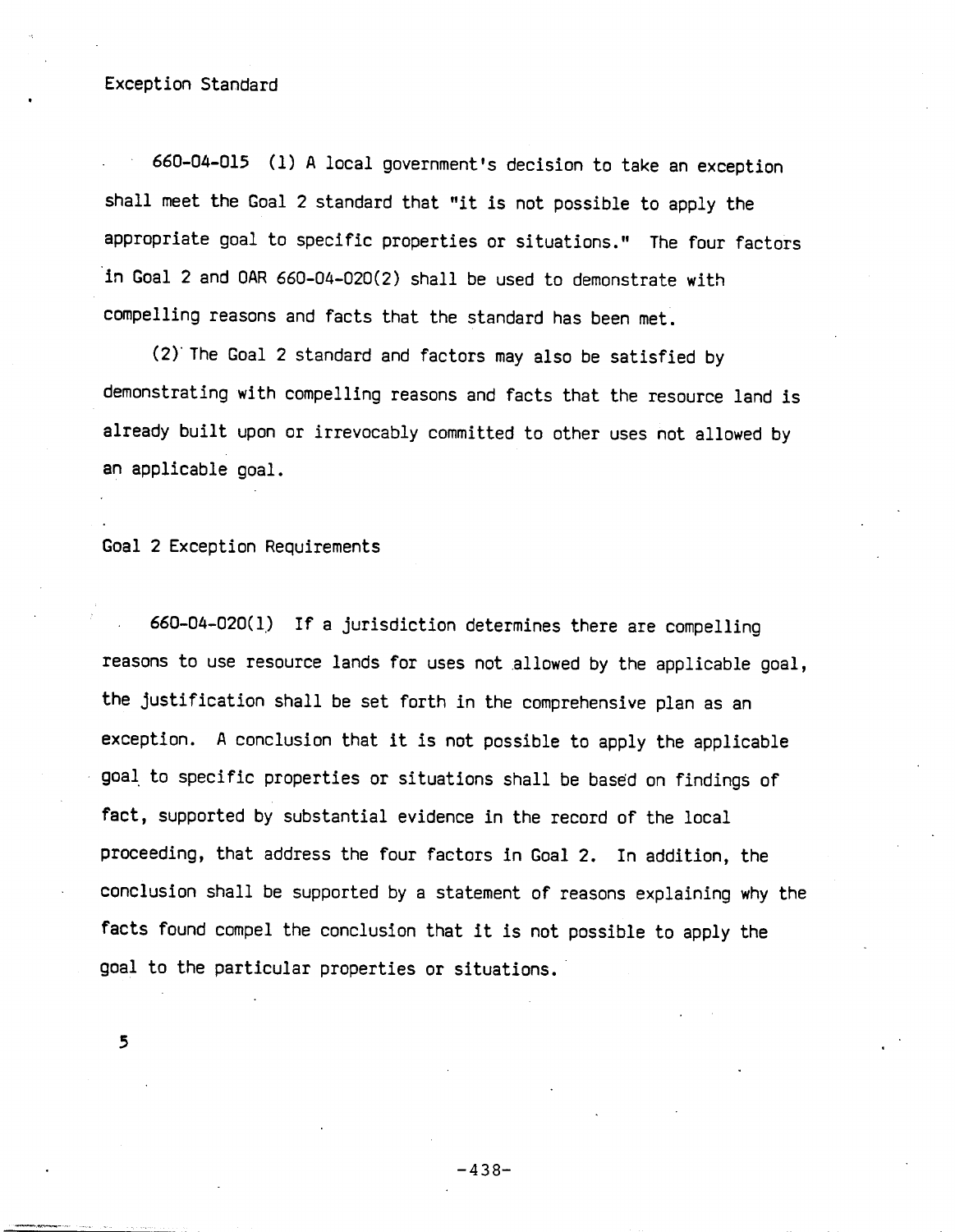(2) The four factors in Goal 2 required to be addressed when taking an exception to a goal are:

(a) | "Why these other uses should be provided for:"

(A) The exception shall set forth the facts and assumptions used as the basis for determining that the proposed use should be provided for, including the amount of land for the use being planned and why the use requires a location on resource land.

(B) The compelling reasons cannot be based on market demand for housing, assumed continuation of past urban and rural population distributions, or housing types and cost characteristics. A county must show why, based on the economic analysis in the plan, there are compelling reasons for the type and density of housing planned which requires this particular location on resource lands. A jurisdiction could justify an exception to allow residential development on resource land outside an urban growth boundary, by determining that the rural location of the proposed residential development is necessary to satisfy the housing generated by existing or planned rural industrial, commercial or other economic activity in the area.

(C) A jurisdiction could justify an exception to allow industrial development on resource land outside an urban growth boundary. Compelling reasons and facts for why the industrial use should be provided for might include:

(i) The use is significantly dependent upon a unique site specific resource located on resource land, such as geothermal well, mineral or aggregate deposit, water reservoir, natural feature, or river or ocean port;

6

 $-439-$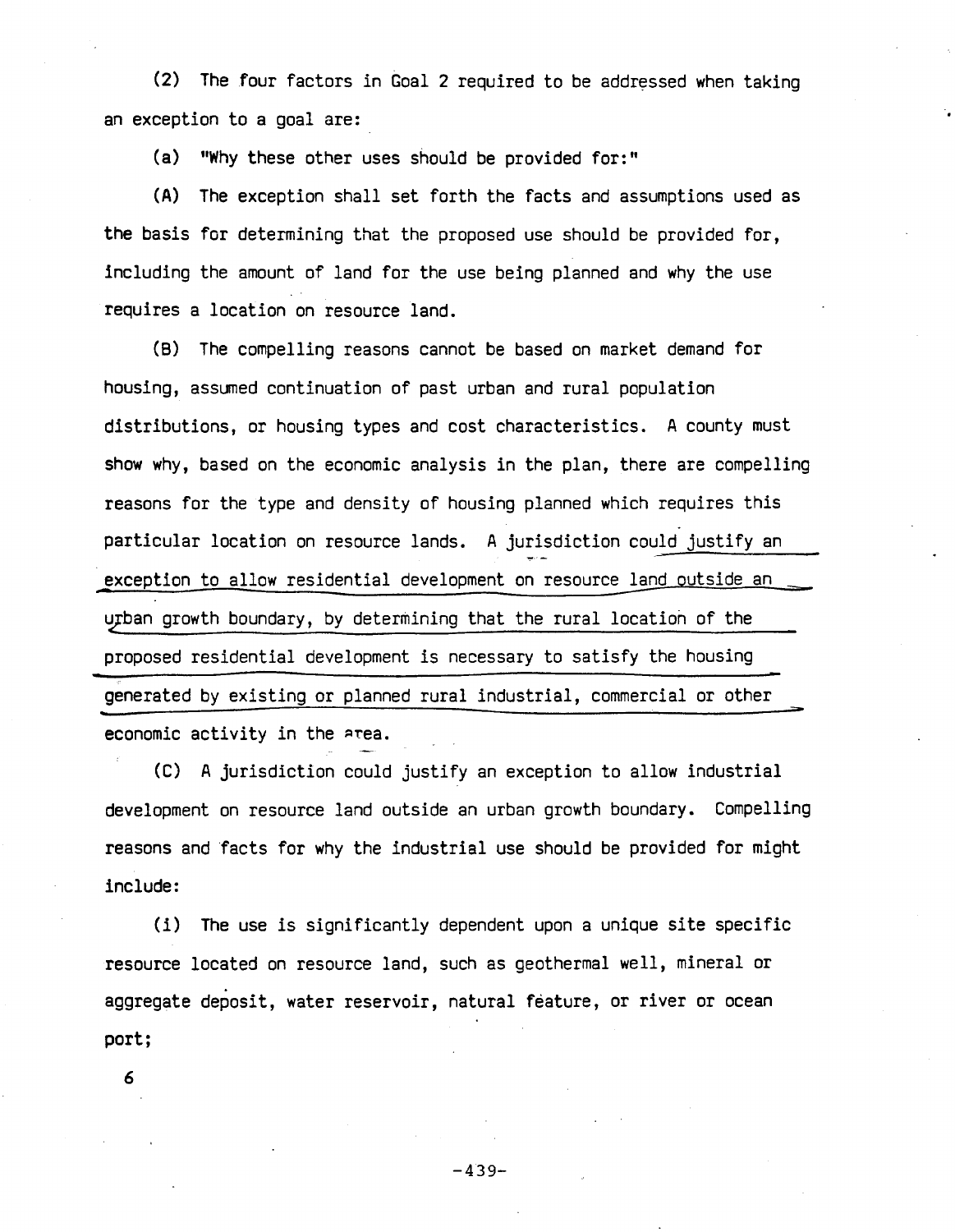(ii) The use cannot be located inside an urban growth boundary due to impacts that are hazardous or incompatible in densely populated areas;

(iii) The use would have a significant comparative advantage due to the location (e.g., existing industrial activity, energy facility, or products available from other rural activities), which would benefit the county economy with only minimal loss of productive resource lands. Compelling reasons for such a decision should include a discussion of the lost resource productivity and values in relation to the county's gain from the industrial use, and the specific transportation and resource advantages which compelled the decision.

(D) Any one of the examples of compelling reasons and facts listed in paragraph  $(2)(a)(c)$  of this rule may not be adequate in and of itself to compel the conclusion that it is not possible to apply the applicable goal.

(b) "What alternative locations within the area could be used for the proposed uses:"

(A) The exception shall indicate on a map or otherwise describe the location of reasonable alternative areas considered for the use, which would or would not require an exception. The area for which the exception is taken shall be identified.

(B) The alternative sites factor is related to why the resource land location is necessary to satisfy the proposed use. In order to show why the particular site is justified, it is necessary to discuss why other sites reasonably cannot satisfy the proposed use. Under the alternative sites factor the following questions shall be addressed:

 $\overline{7}$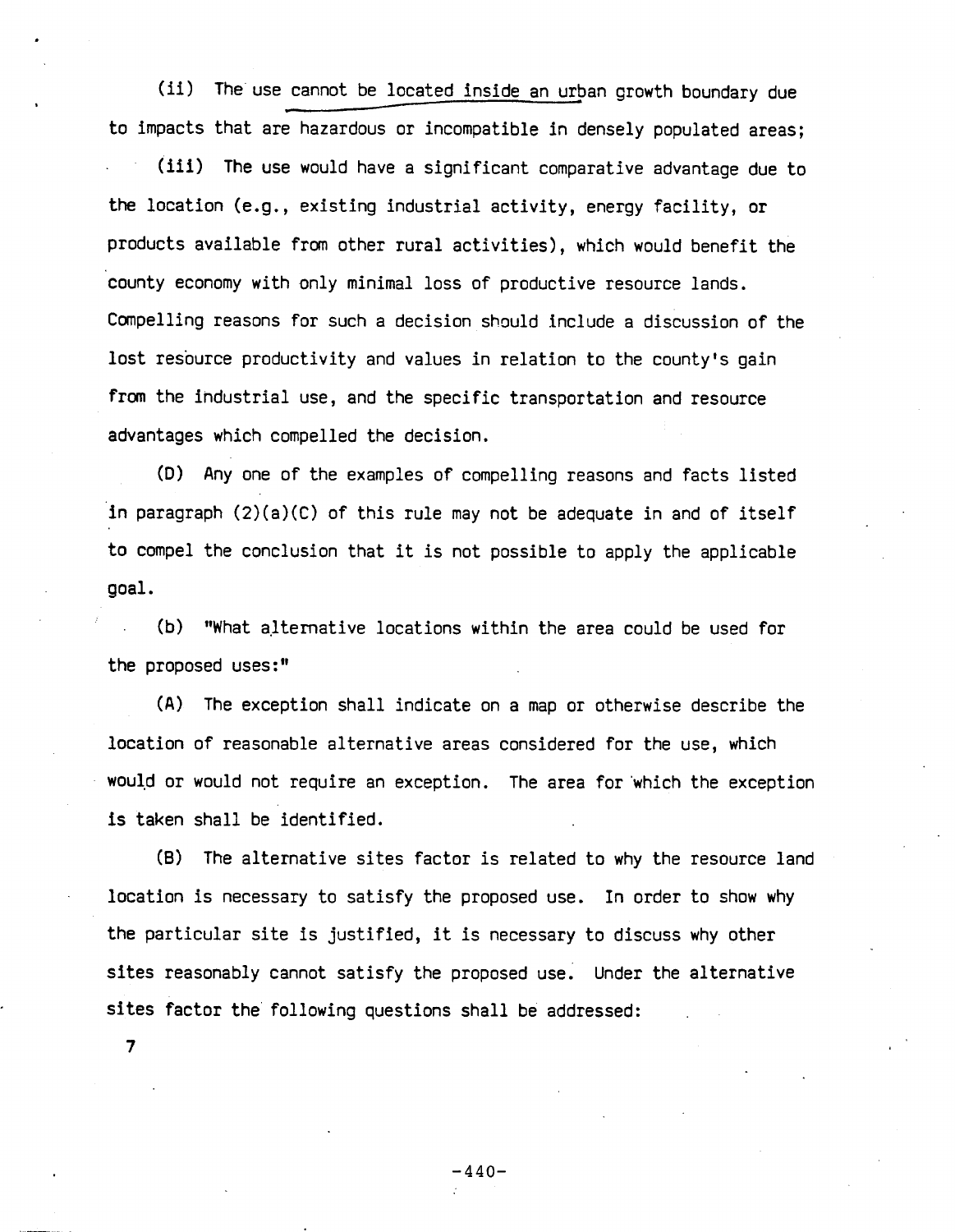(i) Can the proposed use be located on nonresource land that would not require an exception, including increasing density on nonresource land? If not, why not?

(ii) Can the proposed use be located on resource land that is already committed to other uses, not allowed by the applicable goal, including resource land in existing rural centers, or by increasing density on committed lands? If not, why not?

(iii) Can the proposed use be located on other resource lands that would also require an exception, but result in fewer negative consequences and compatibility conflicts with adjacent land uses? If not, why not?

(c) "What are the long-term environmental, economic, social and energy consequences to the locality, the region or the state of not applying the goal or permitting the alternative use." The exception shall describe the characteristics of each alternative area identified in paragraph (2)(b)(A) of this rule, the advantages and disadvantages of using the area for a use not consistent with the goal and the positive and negative impacts of allowing the proposed use. The exception shall include the reasons why the selected area is the best site available for the proposed use, including but not limited to, the facts used to determine which resource land is least productive; the ability to sustain resource uses near the proposed use; and the long-term economic impact on the general area caused by irreversible removal of the land from the resource base. Other impacts might include the effects of the proposed use on the water table, on the costs of improving roads and on the

costs to special service districts.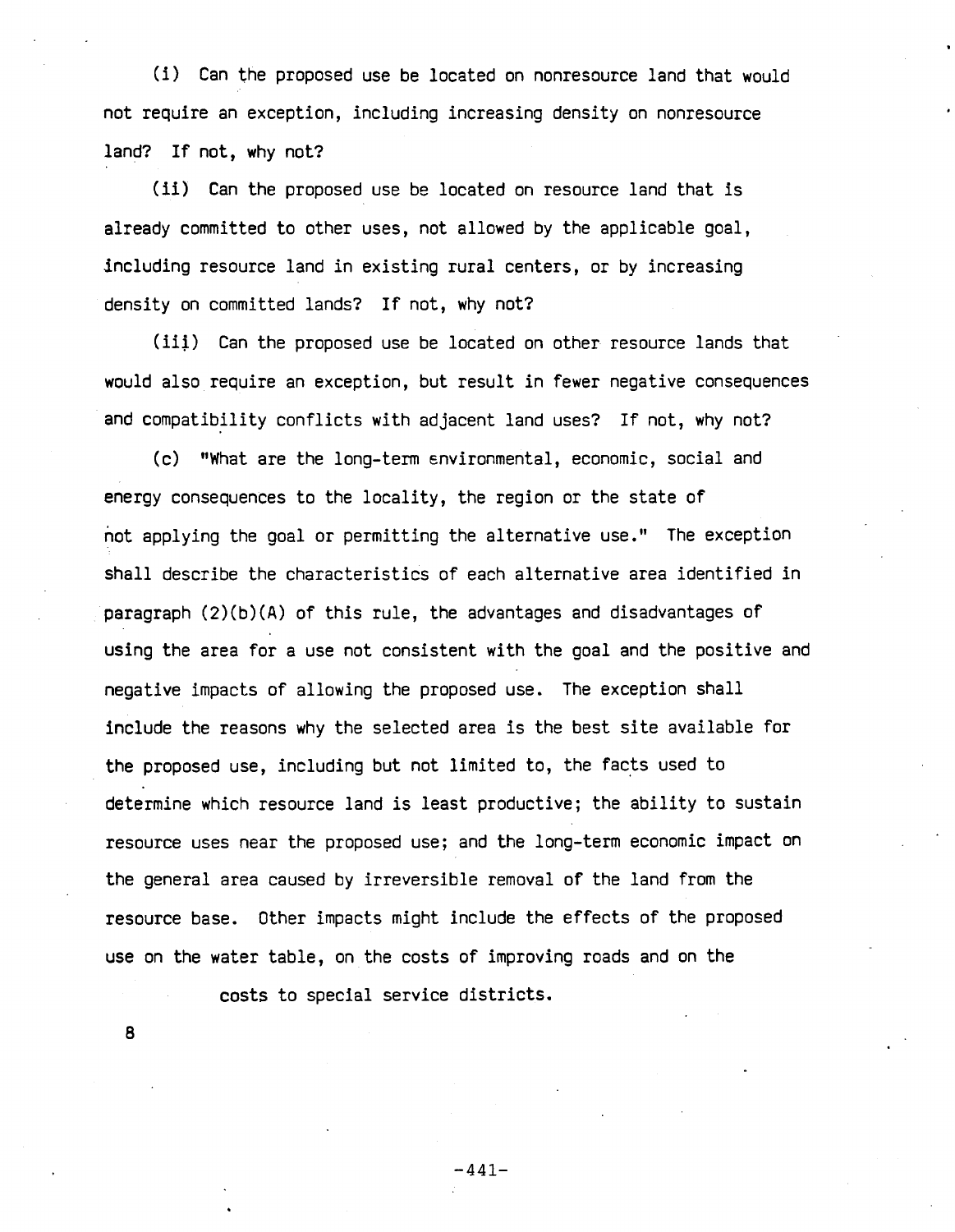(d) "Are the proposed uses compatible with other adjacent uses." The exception shall describe how the proposed use will not adversely affect adjacent land uses. The exception shall demonstrate that the proposed use is situated in such a manner as to minimize its impact on the surrounding natural resources and resource management or production practices; avoid the problems of trespass on resource lands; and avoid nuisance complaints against owners of neighboring resource lands.

(3) If the exception involves more than one area for which the reasons and circumstances are the same, the areas may be considered as a group. Each of the areas shall be identified on a map, or their location otherwise described, and keyed to the appropriate findings.

Goal 2 Exception Requirements for Land Built Upon or Irrevocably Committed to Other Uses

660-04-025 (1) A conclusion, supported by compelling reasons and facts, that land has been physically developed or built upon, or that land has been irrevocably committed to uses not allowed by the applicable goal can satisfy the Goal 2 standard that it is not possible to apply the goal. If a conclusion that land is built upon or irrevocably committed is supported, the four factors in Goal 2 and OAR 660-04-020(2) need not be addressed.

(2) Whether land has been physically developed or built upon, or has been irrevocably committed to uses not allowed by an applicable goal, will depend on the situation at the specific site and the areas adjacent to

9

 $-442-$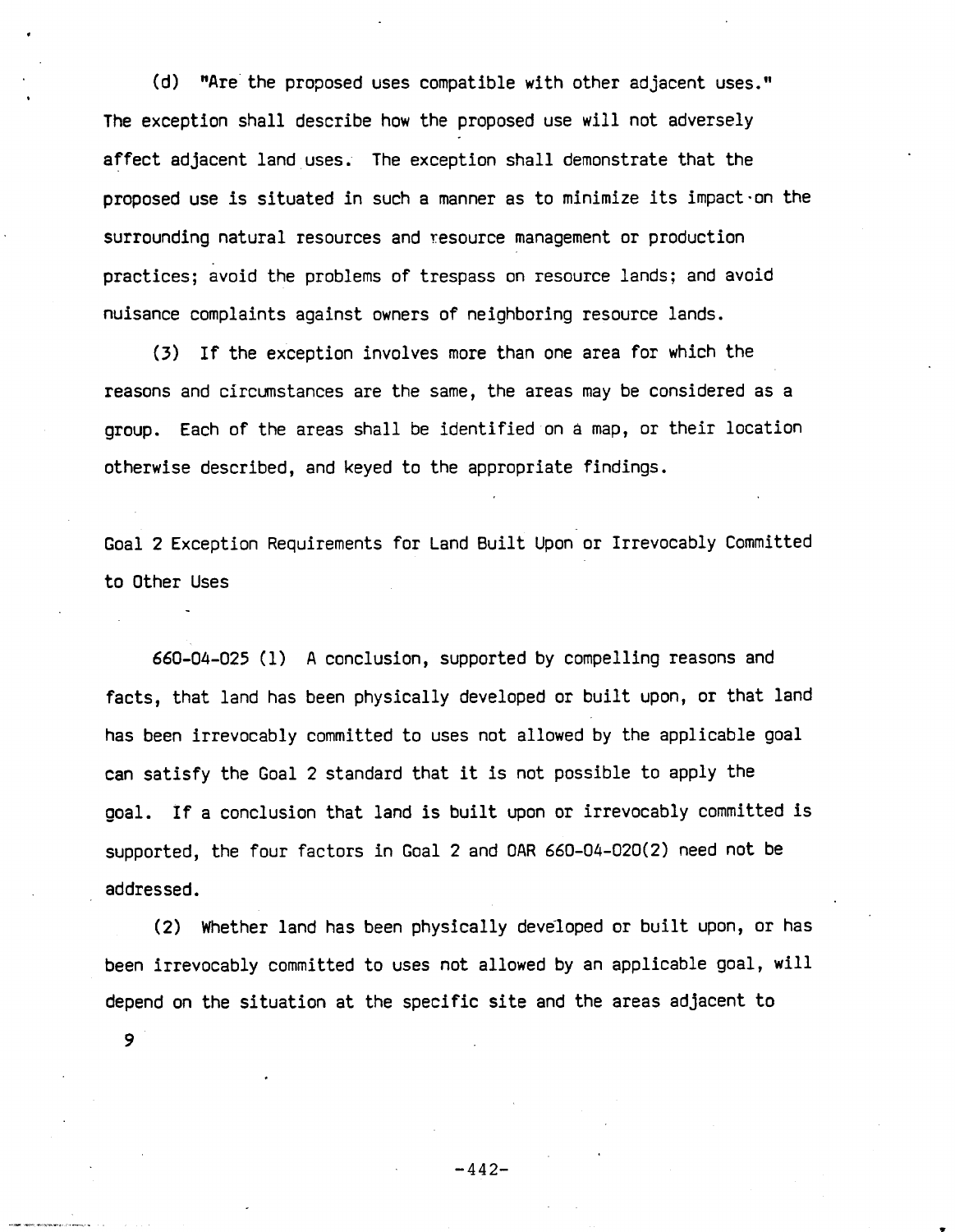People in the area need to be involved in this determination. it. The exact nature and extent of the areas found to be physically developed or irrevocably committed shall be clearly set forth in the justification for the exception. The specific area(s) must be shown on a map or otherwise described and keyed to the appropriate findings of fact.

(3) An assessment of whether land is built upon or irrevocably committed to uses not allowed by the applicable goal shall be based on findings of fact, supported by substantial evidence in the record of the local proceeding, that address the following:

- $(a)$ Adjacent uses;
- $(b)$ Public facilities and services (water and sewer lines, etc.);
- $(c)$ Parcel size and ownership patterns;
- (d) Neighborhood and regional characteristics;
- $(e)$ Natural boundaries; and
- (f) Other relevant factors.

(4) A conclusion that land is built upon or irrevocably committed to uses not allowed by the applicable goal shall be based on one or more of the factors listed in section (3) of this rule. The conclusion shall be supported by a statement of reasons explaining why the facts found compel the conclusion that it is not possible to apply the goal to the particular situation or area.

(5) Consideration of parcel size and ownership patterns shall include how the existing development pattern came about and whether findings against the goals were made at the time of partitioning or subdivision. Past land divisions made without application of the goals

 $10<sub>1</sub>$ 

 $-443-$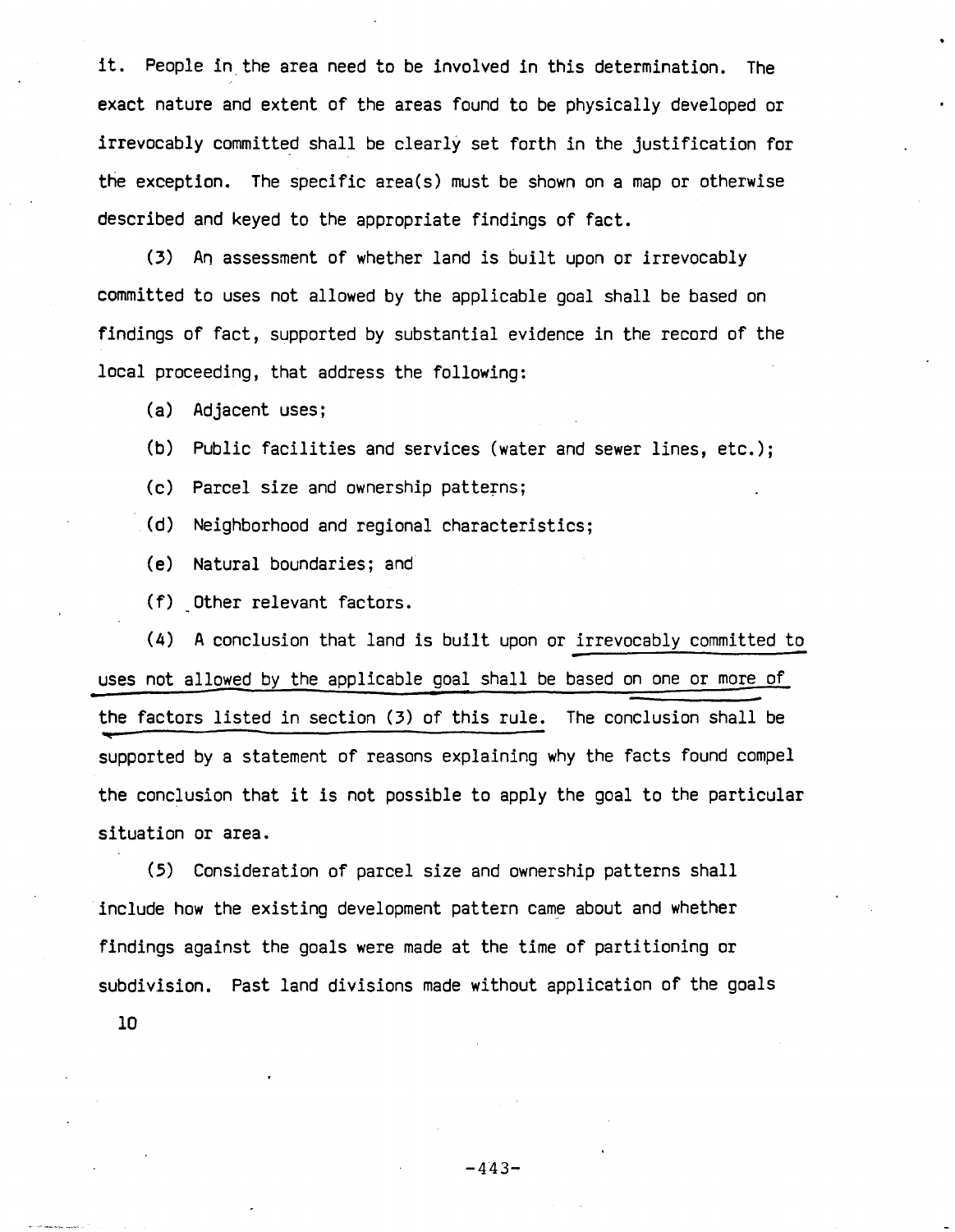shall not be used to demonstrate commitment of the divided land unless development on the resulting parcels prevents their resource use or the resource use of nearby lands. Farm and nonfarm parcels created pursuant to goal 3 and EFU zoning provisions shall not be used to justify a built or committed exception.

(6) Existing parcel sizes and their ownership shall be considered together in relation to the land's actual use. For example, several contiguous undeveloped parcels (including parcels separated only by a road or highway) under one ownership shall be considered only as one farm. The mere fact that small parcels exist does not alone constitute commitment. Whether small parcels in separate ownerships are irrevocably committed will depend upon factors such as whether the parcels are developed or not, whether the parcels stand alone or are clustered in a large group, and the location of the parcels relative to designated resource land.

(7) More detailed findings and reasons are needed to support a conclusion that land is committed compared to the more obvious conclusion that the land is physically developed or built upon.

Notice, Hearing, Adoption of an Exception

660-04-030 (1) Goal 2 requires that the intent to take an exception be communicated widely, and that such communication begin as soon as it becomes apparent that a goal cannot be applied to a particular situation or area. The planning jurisdiction shall involve citizens and affected governmental units in determining: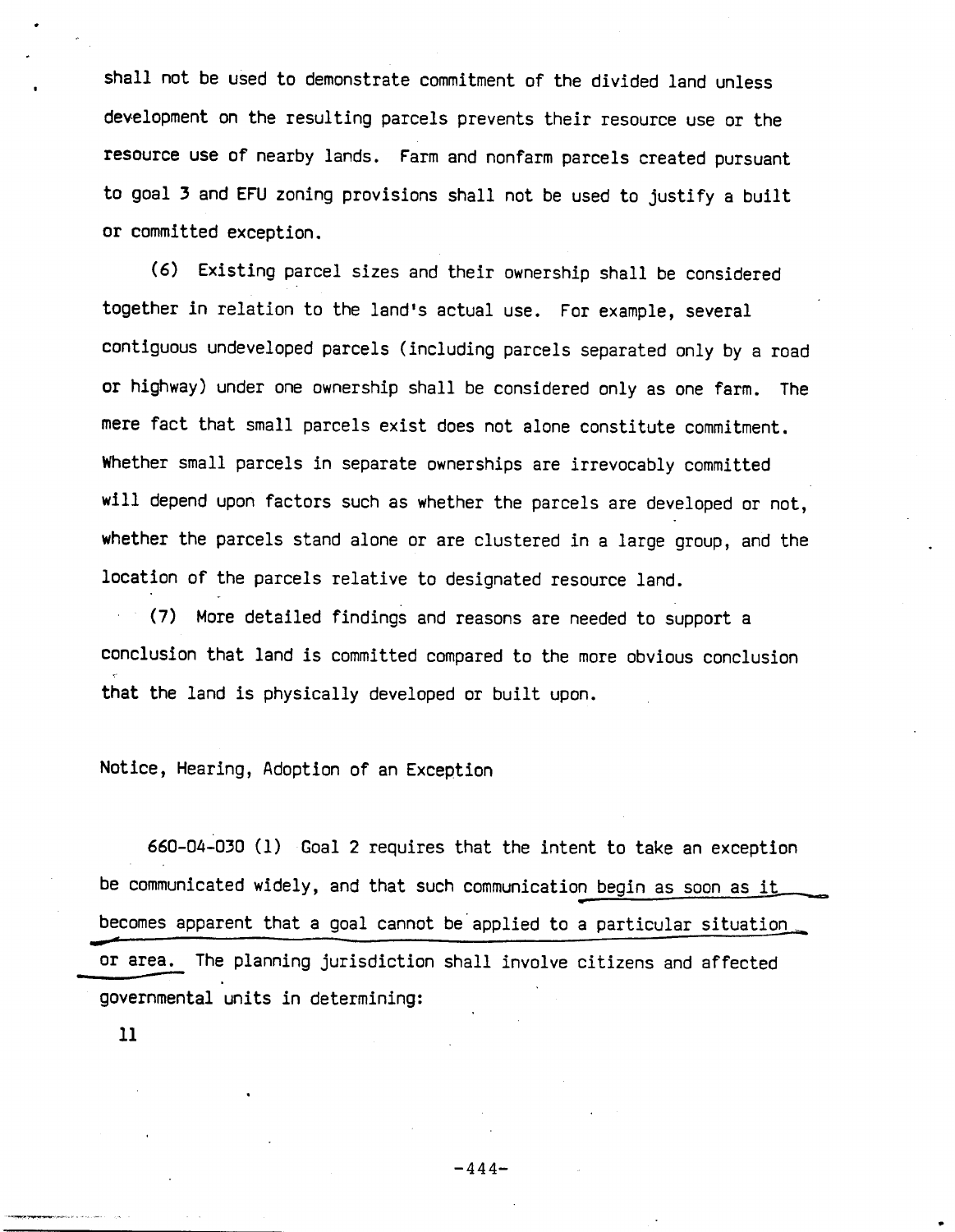(a) The compelling reasons and facts for allowing uses that are inconsistent with the goal; and

(b) The physical extent of the area to be excepted.

 $(2)$ Adequate notice and time to review and comment on the proposed exception shall be provided pursuant to local government notice and hearing procedures. The DLCD Field Representative shall be notified of the intent to take an exception.

(3) When the comprehensive plan, plan element or amendment reaches the public hearing stage, Goal 2 requires that public notices shall describe each proposed exception. At a minimum notices shall indicate that an exception to a specific goal is being discussed, and summarize the location of the exception and the issues involved. Specific opportunities for comment on the proposed exception shall be provided at the public  $hearing(s)$ .

(4) A planning exception takes effect when the comprehensive plan or plan amendment is adopted by the city or county governing body. Adopted exceptions will be reviewed by the Commission when the comprehensive plan is reviewed for compliance with the goals, when a petition for review is filed with the Land Use Board of Appeals pursuant to Chapter 772. Oregon Laws 1979, as amended by Chapter 748, Oregon Laws 1981, when a plan amendment is reviewed pursuant to OAR 660-18-000, or when a periodic review is conducted pursuant to ORS 197.640. If the Department or the Commission is notified that inadequately justified exceptions are occurring in a specific jurisdiction, the Commission may request a staff investigation.

 $12<sup>2</sup>$